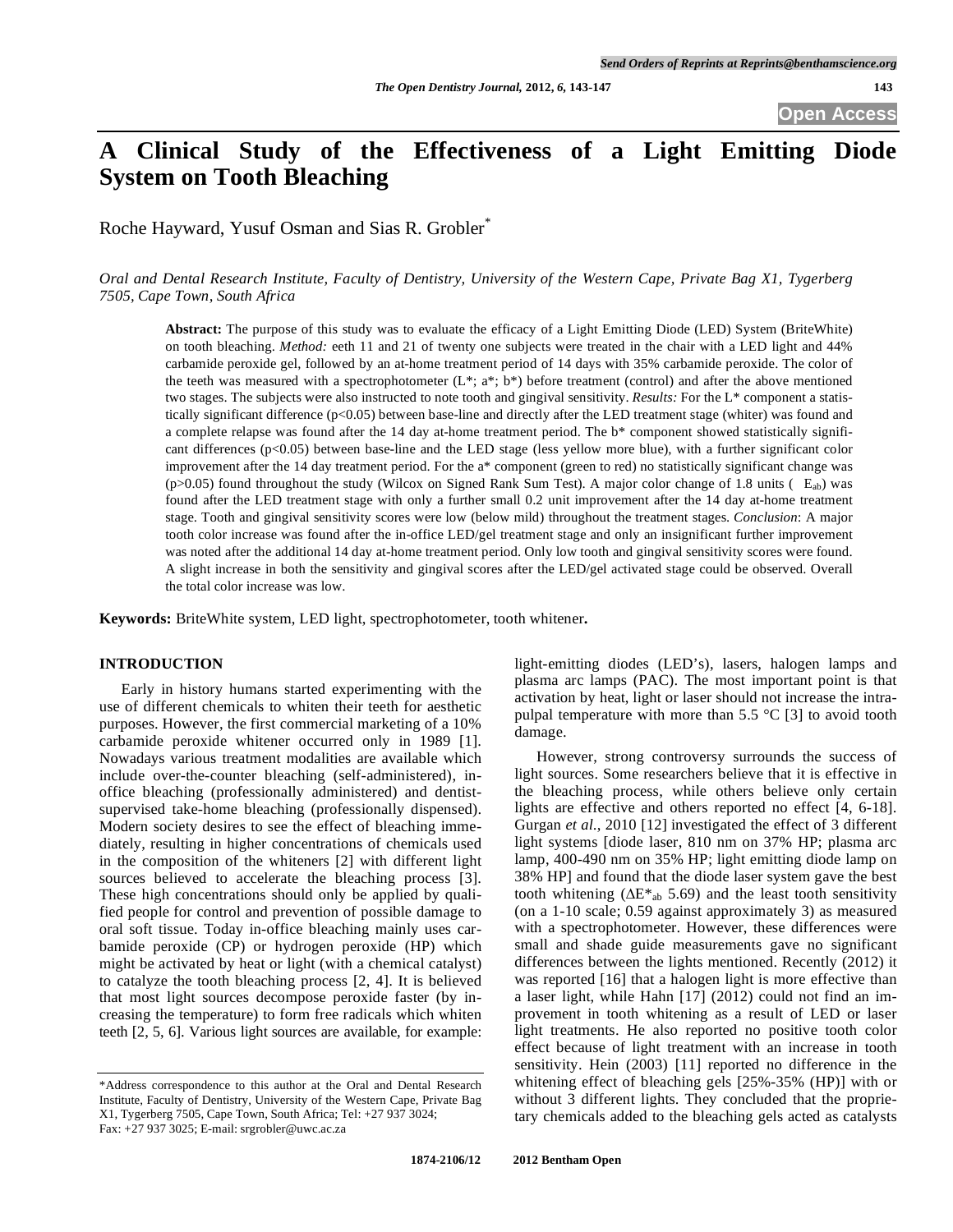|               | $L^*$          | $\mathbf{a}^*$      | h*             |
|---------------|----------------|---------------------|----------------|
|               | 25% Med 75%    | 25% Med 75%         | 25% Med 75%    |
| Baseline      | 67.8 69.8 70.3 | $-0.18$ 0.04 0.30   | 6.34 7.54 8.90 |
| After LED     | 69.3 70.7 71.4 | $-0.15$ 0.06 0.31   | 5.36 6.64 7.93 |
| After 14 days | 67.7 69.1 69.7 | $-0.35 - 0.16 0.19$ | 5.44 6.41 8.08 |

**Table 1. The 25th Percentile, Median (Med) and 75th Percentile Values for L\*, a\* and b\* of 21 Subjects** 

in the whitening process and were solely responsible for activation, where as the lights had no influence. From a laboratory study [6] where approximately 35% HP was used with different light sources (LED/diode laser, a halogen lamp, plasma arc lamp, argon laser) it can be summarized that nonactivated whitening did not differ from activated whitening. However, a combination of diode laser treatment with athome bleaching was reported to provide good results [18]. Another laboratory study reported that bleaching is more effective with a hybrid light-emitting diode (LED) and a low-intensity infrared diode laser than without it [13].

In a laboratory study [8] using six different photoactivation systems on three different 35% hydrogen peroxide whiteners, it was found that only the diode laser, halogen lamp, and LED lamp showed significant color changes. Here it was concluded that the light source is more important than the bleaching agent in the whitening process. Kossatz (2011) [14] reported a larger difference in bleaching with a light-emitting diode [(LED)/laser] than without it (on 35% HP gel)**,** with a shade guide value change of 4.8 vs. 3.8 units. However, tooth sensitivity was higher (53% subjects) for the LED treated group but only 26% for the nonactivated group after 24 hours of treatment. Tooth sensitivity was also found to be persistent and higher when the LED activation was used.

In a recent (2011) critical appraisal [19] of power bleaching it was stated that light sources used in tooth whitening do not generate sufficient heat to damage teeth. They concluded that high concentrations of chemicals are responsible for faster whitening and that light sources are therefore superfluous in the whitening process.

The above literature clearly highlights the vast contradiction as to the effect of light activated whitening of teeth. Therefore, the purpose of this study was to determine the whitening effect of a relatively new Light Emitting Diode System (BriteWhite®Inc, Jasper, Alabama, USA).

# **MATERIALS AND METHODOLOGY**

Twenty one subjects with two sound maxillary teeth (teeth 11 and 21), in good dental and medical health and not on any medical treatment, were selected. Smokers, subjects with fluorosis and tetracycline-stained or previously bleached teeth were excluded from the study. Before the start of the bleaching process teeth were polished with the Brite White polishing tool and paste [20] to remove any stains and plaque, rinsed and blot dried. The color of the teeth was then measured with a spectrophotometer (Model: CM-2600d, Konica Minolta Sensing, Inc., Japan) set on the CIE L\*a\*b\* color space with a 6mm diameter probe. Three measurements were taken (6mm diameter) at the center of the crown of the two different tooth types.

Thereafter the teeth were painted in-chair with the 44% carbamide peroxide gel (which included a photo initiator) using an application brush to achieve maximum tooth contact. A plastic cover was placed over the "U" shaped LED light mouthpiece to prevent contamination. The light was applied for a full cycle of 10 minutes, the gel wiped from the teeth, fresh peroxide gel applied and the light applied again. In this way three full cycles of 10 minutes each were applied.

The in-office session was then completed by having the patient rinse with the Brite White after-rinse solution for 30 seconds. The teeth were then blot dried and the color at the center of each tooth was measured again. Patients were instructed to refrain from eating or drinking foodstuffs rich in color for the first 48 hours after the LED bleaching stage. The patients were requested to note any tooth sensitivity or gingival irritation before treatment, after the LED treatment and after the 14 day at-home treatment period and to rank it in terms of none  $(1)$ , mild  $(2)$ , moderate  $(3)$  or severe  $(4)$ .

Customized bleaching trays were provided for each patient and subjects were instructed to apply the 35% carbamide peroxide bleach system daily for 30 minutes for a 14 day period. Patients were instructed to brush gently and not to floss before the bleaching process, according to Brite White instructions. After each at-home application patients were instructed to rinse with water but not to eat or drink anything high in color for at least an hour.

The Wilcox on Signed Rank Sum Test was used to determine the significance of the results.

Full written ethical approval for the project was obtained from the Ethical and Research Committee of the University of the Western Cape.

# **RESULTS**

For the statistical tests we computed  $L^*$ ,  $a^*$ ,  $b^*$  and  $\Delta E^*$ <sub>ab</sub> over time by subtracting the follow-up measurements from baseline measurements [21] and determined the color change by comparing each after bleaching to baseline.

No statistically significant difference in all three components (L\*, a\* and b\*) between teeth 11 and 21 were found. Therefore, the values of teeth 11 and 21 were pooled in the statistical analysis.

Table 1 gives the 25<sup>th</sup> percentile, median and 75<sup>th</sup> percentile of the L\* values at base-line (before treatment), after the LED treatment, as well as after the 14 day at-home treatment period. It also shows the same for the a\* values, and for the b\* values over time. Fig. (**1**) gives the total color change differences ( $\Delta E^*$ <sub>ab</sub>) after the LED treatment as well as after the 14 day at-home treatment.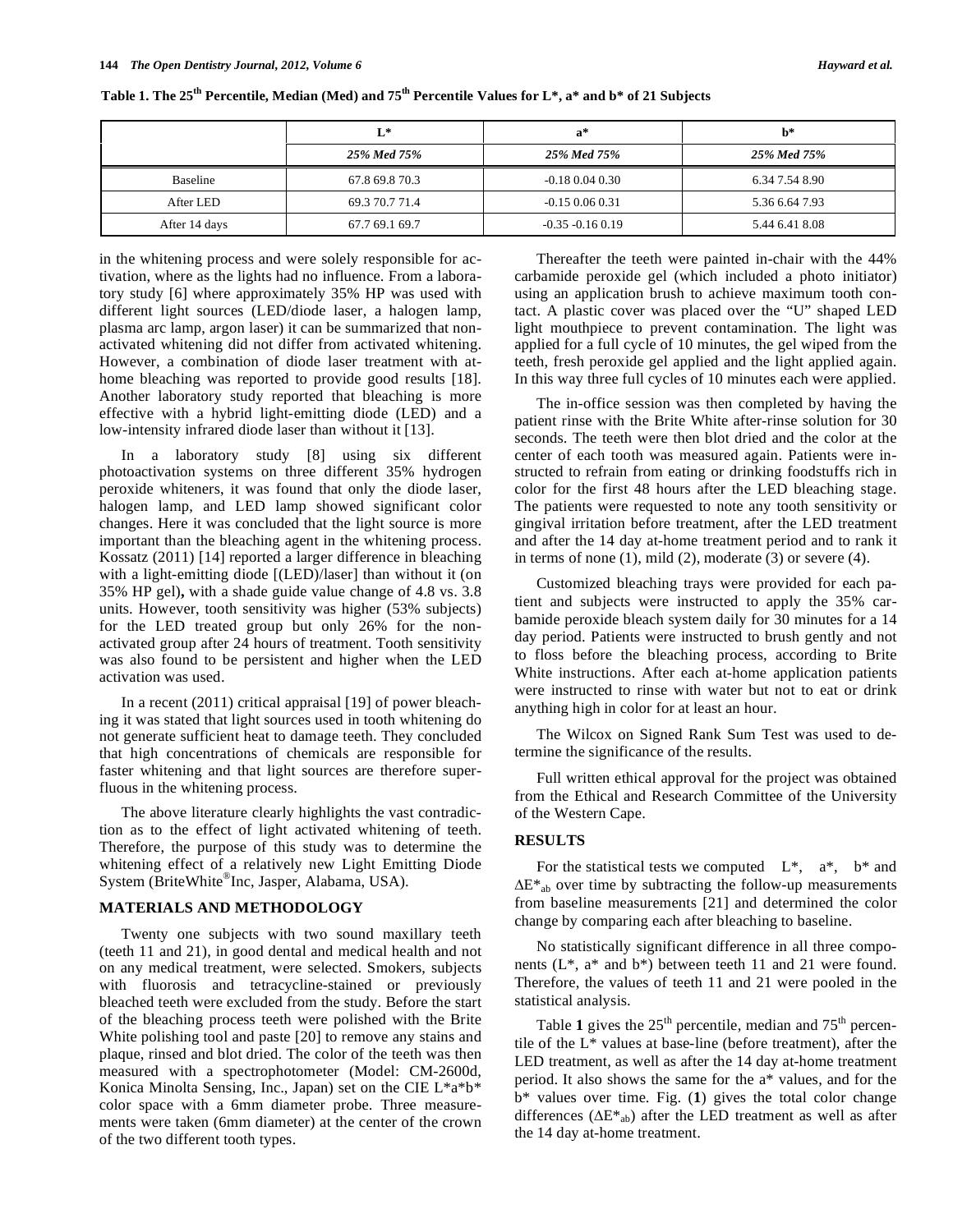

Fig. (1). A graph of the 25<sup>th</sup> percentile (Q1), median (Q2) and 75<sup>th</sup> percentile (Q3) for the median  $\Delta E^*$ <sub>ab</sub>values between base-line (before treatment) and after the LED treatment, as well as between baseline and after the 14 day full treatment period (n=21).

| Table 2. Tooth and Gingival Sensitivity Scores of Means with |  |  |  |  |
|--------------------------------------------------------------|--|--|--|--|
| <b>Standard Deviation in Brackets after LED Treatment</b>    |  |  |  |  |
| and after 14 Daystreatment $(n=21)$                          |  |  |  |  |

|                   | <b>Base-line</b> | <b>After LED</b> | After 14 days |
|-------------------|------------------|------------------|---------------|
| <b>Teeth S</b>    | 0.33(0.48)       | 0.43(0.60)       | 0.37(0.50)    |
| <b>Gingival S</b> | 0.00(0.00)       | 0.57(0.60)       | 0.32(0.95)    |

For the L\* component (Table **1**) a statistically significant difference  $(p<0.05)$  in the median values between base-line and just after the LED treatment stage (whiter) was found, but a significant relapse to the original value was also found after the 14 day treatment period (Wilcox on Signed Rank Sum Test). The  $b^*$  component showed statistically significant differences  $(p<0.05)$  between base-line and the LED stage (reduced yellow), between base-line and the 14 day stage (further reduced yellow) as well as between the LED treatment stage and after the 14 day treatment period (least yellow) (Wilcox on Signed Rank Sum Test). For the a\* component no statistically significant change was (p>0.05) found throughout (Table **1**).

The total color increase  $(\Delta E^*_{ab})$  was 1.8 units after the LED treatment stage with no significant change after the 14 day at-home treatment period (Fig. **1**).

Table **2** gives the mean and standard deviation of the tooth sensitivity and gingival sensitivity scores ranked in terms of none  $(1)$ , mild  $(2)$ , moderate  $(3)$  and severe  $(4)$ .

Both the tooth and gingival sensitivities were found to be very low (below one) as the median values (Table **2**) did not even reach a score of one unit (mild). There was a slight insignificant increase in both the sensitivity and gingival scores after the LED activated stage.

# **DISCUSSION**

Today LED lights are available across the visible, ultraviolet and infrared spectrum of wavelengths. The LED light system investigated in this study [20] is marked as a blue LED light which means the wavelength should be between 450 and 500 nm [22]. It is also reported that LEDs can emit light of an intended color without using any color filters as in traditional lighting methods. This BriteWhite tooth whitening system [20] is claimed to have an activating gel which prevents heat formation, has no sensitivity to teeth, prevents pulp damage, has a blue LED light with a tailored wavelength to activate their custom made gel and can whiten teeth with up to 11 shade tabs within 20 minutes. Furthermore it is FDA cleared while the LED light is also believed to boost the healing of mouth ulcers, cold sores and periodontal diseases.

In this study the color change was measured with a sophisticated spectrophotometer (Model: CM-2600d, Konica Minolta Sensing, Inc., Japan) and not with a shade guide. Using a spectrophotometer has many advantages over shade guides [5, 6, 23-29]. The most important are improved accuracy and quantification of colors by measurement in a three dimensional color space  $(L^*a^*b^*)$  [30] [Minolta]. In this space L\* indicates lightness/darkness (white/black),a\* varies from green (negative side) to red (positive side), while the  $b^*$ value varies from blue (negative side) to yellow (positive side). On the other hand a shade guide can only provide a total color value, resulting in the loss of important information on the type of color change mentioned above. Furthermore, differences in results can be expected when color evaluation is done with shade guides versus a spectrophotometer as was previously reported [12, 29, 31-36].

The differing results reported with different tooth bleaching systems can be attributed to various factors such as: base-line color of the teeth of the chosen subjects, the type and concentration of the bleaching product, the time period for the in-chair treatment as well as the treatment period and concentration of the products. ThisBriteWhite/LED system can be seen as a mild treatment system for the following reasons: Firstly, the in-chair LED stage treatment uses a relatively low peroxide concentration (44% carbamide peroxide equivalent to ~15% HP) whereas hydrogen peroxide concen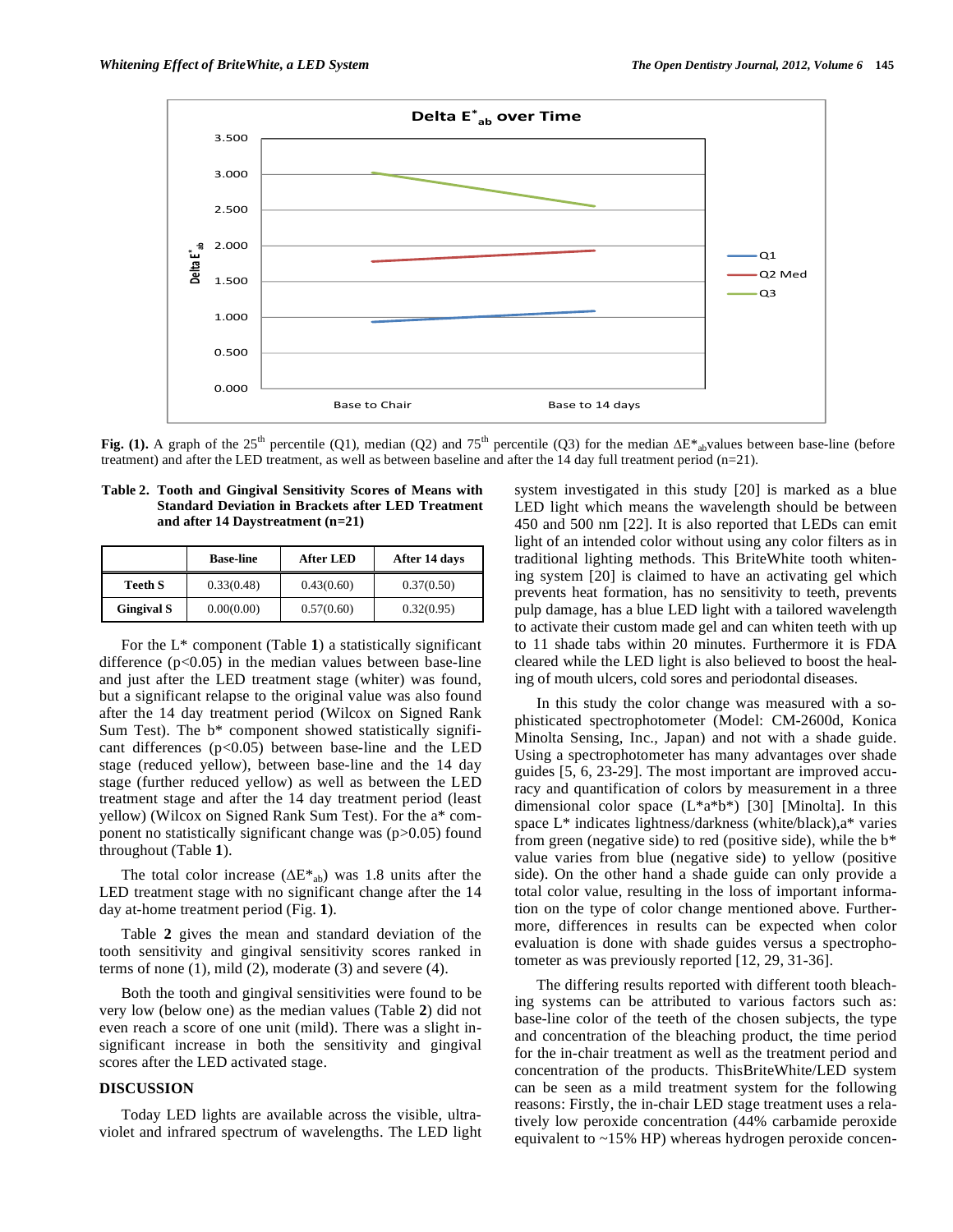trations of approximately 35% are normally used [12, 13, 18]. Secondly, the LED treatment period comprised only 3 ten minute sessions *vs.* reported [18] 2 twenty minute sessions. Thirdly, the at-home bleaching stage was 14 days, for 30 minutes per day with a low 35% carbamide peroxide (equivalent to ~12% HP) whitener where most at-home bleaching was done for hours over-night [26,27]. The main advantage of such a mild BriteWhite system is that the gingival and sensitivity scores were found to be very low (below mild, Table **1**). The large spread of results (Fig. (**1**) and Table **1**) can be attributed to the fact that the base-line color of the teeth was not a selection criteria and the whitening of enamel varies between subjects. Such a large spread of results during whitening has been reported previously [26-28].

Gurgan, *et al.*, 2010 [12] reported a considerably higher total color change than found in this study ( $\Delta E^*_{ab} = 5.43$  vs. our 1.8) also using an LED lamp but with a much higher hydrogen peroxide (38%) concentration and on A3 or darker teeth. This should at least partly explain the higher total color change relative to our study. In agreement with our study their LED lamp also showed a low gingival score (mean 2.9 on a 10 point scale) and low tooth sensitivity (mean 1.1 on a 10 point scale). We only found (Table **2**) a small insignificant increase in the tooth sensitivity after the LED treatment, which returned to the base-line value after the 14 day at-home treatment period. However, the gingival score increased from 0 to 0.57 (Table **2**) as a result of the LED stage treatment but improved slightly after the 14 day at-home treatment (0.32).

The 14 day at-home bleaching (Fig. **1**) could only contribute a further increase of 0.2 units but according to Al-Quar an [18] an improved and more persistent effect could be seen when the bleaching process was longer (3 months).

In a clinical study [12] differences in all 3 the components ( $L^*$ ,  $a^*$  and  $b^*$ ) were found for their LED system on 38% HP. The teeth were found to be whiter  $(L^*)$  with 5.2 units, less red  $(a*)$  with 0.9 units and less yellow  $(b*)$ with 1.7 units. These improvements were much higher than found in our study ( $L^* = 1.0$ ;  $a^* = 0.02$ ;  $b^* = 0.9$ ) just after the LED treatment. As found throughout in this study, teeth whitening systems only provided small unit changes in the  $a^*$  values relative to the  $L^*$  and  $b^*$  values [13, 23-25, 30, 34-39]. In research on stained teeth with 35% HP and LED treatment, where only a  $L^*$  change was measured, a much higher improvement than in this study (4 units) was reported [7]. In a laboratory study [4] very similar results for L\* (4.7) and for a LED light on 35% hydrogen peroxide were reported (  $L^* = 4.7$ ;  $a^* = 1.7$ ;  $b^* = -3.6$  and  $\Delta E^*$ <sub>ab</sub> =6.4). In another laboratory study [8] also using a LED light and 35% HP, a Vita Shade guide value improvement of about 5.3 units was reported which can be considered relatively high. In this study (Table **1**) it can be seen that the b\* component was the only component which improved (less yellow) throughout the two application stages, while the L\*

### **CONCLUSION**

total relapse to the original value.

This is a low peroxide concentration/LED system. The major tooth color increase was found after the in-office

component initially improved (whiter) and then showed a

LED/gel treatment stage and only an insignificant further improvement was noted after the additional 14 day at-home treatment period. Only low tooth and gingival sensitivity scores were recorded. A slight increase in both the sensitivity and gingival scores after the LED/gel activated stage could be observed. Overall the total color increase was relatively low.

# **ACKNOWLEDGMENT**

This study was financially supported by the DDF fund of the South African Dental Association. *Disclaimer:* The South African Dental Association does not necessarily support the findings or conclusions made in this article.

### **CONFLICT OF INTEREST**

The authors confirm that this article content has no conflicts of interest.

# **CLINICAL RELEVANCE**

The BriteWhite<sup>®</sup> system can be used as an average tooth whitener with low tooth and gingival sensitivity.

# **REFERENCES**

- [1] Khin PW, Barnes DM, Romberg E, Peterson K. A clinical evaluation of 10% vs. 15% carbamide peroxide tooth-whitening agents. J Am Dent Assoc 2000; 131:1478-84.
- [2] Sulieman M, Addy M, MacDonald E, Rees JS. The effect of hydrogen peroxide concentration on the outcome of tooth whitening: an *in vitro* study. J Dent 2004; 32: 295-9.
- [3] Buchalla W, Attin T. External bleaching therapy with activation by heat, light or laser: a systematic review. Dent Mat 2007; 23: 586- 96.
- [4] Zhang C, Wang X, Kinoshita, *et al.* Effects of KTP laser irradiation, diode laser and LED on tooth bleaching: a comparative study. Photomed Laser Surg 2007; 25: 91-5.
- [5] Joiner A. Tooth colour: a review of the literature. J Dent 2004; 32: 3-12.
- [6] Lima DA, Aguiar FH, Liporoni PC, Munin E, Ambrosano GM, Lovadino JR. *In vitro* evaluation of the effectiveness of bleaching agents activated by different light sources. J Prosthodont 2009; 18: 249-54.
- [7] Wetter NU, Barroso MCS, Pelino JEP. Dental bleaching efficacy with diode laser and LED irradiation: an *in vitro* study. Lasers Surg Med 2004; 35: 254-8.
- [8] Domínguez A, García JA, Costela A, Gómez C. Influence of the light source and bleaching gel on the efficacy of the tooth whitening process. Photomed Laser Surg 2011; 29: 53-9. [Epub 2010; Oct 22].
- [9] Luk K, Tam L, Hubert M. Effect of light energy on peroxide tooth bleaching. J Am Dent Assoc 2004; 135: 194-201.
- [10] Tavares M, Stultz J, Newman M, *et al*. Light augments tooth whitening with peroxide. J Am Dent Assoc 2003; 134:167-75.
- [11] Hein DK, Ploeger BJ, Hartup JK, Wagstaff RS, Palmer TM, Hansen LD. *In-office* vital tooth bleaching: what do they add? Compend Contin Educ Dent 2003; 24: 340-52.
- [12] Gurgan S, Filiz YC, Esra Y. Different light-activated *in-office* bleaching systems: a clinical evaluation. Lasers Med Sci 2010; 25: 817-22.
- [13] Torres CR, Barcellos DC, Batista GR, Borges AB, Cassiano KV, Pucci CR. Assessment of the effectiveness of light-emitting diode and diode laser hybrid light sources to intensify dental bleaching treatment. Acta Odontol Scand 2011; 69:176-81.
- [14] Kossatz S, Dalanhol AP, Cunha T, Loguercio A, Reis A. Effect of light activation on tooth sensitivity after in-office bleaching. Oper Dent 2011; 36: 251-7.
- [15] D'Arce MB, Lima DA, Aguiar FH, Ambrosano GM, Munin E, Lovadino JR. Evaluation of ultrasound and light sources as bleaching catalysts: an *in vitro* study. Eur J Esthet Dent 2012; 7: 176-84.